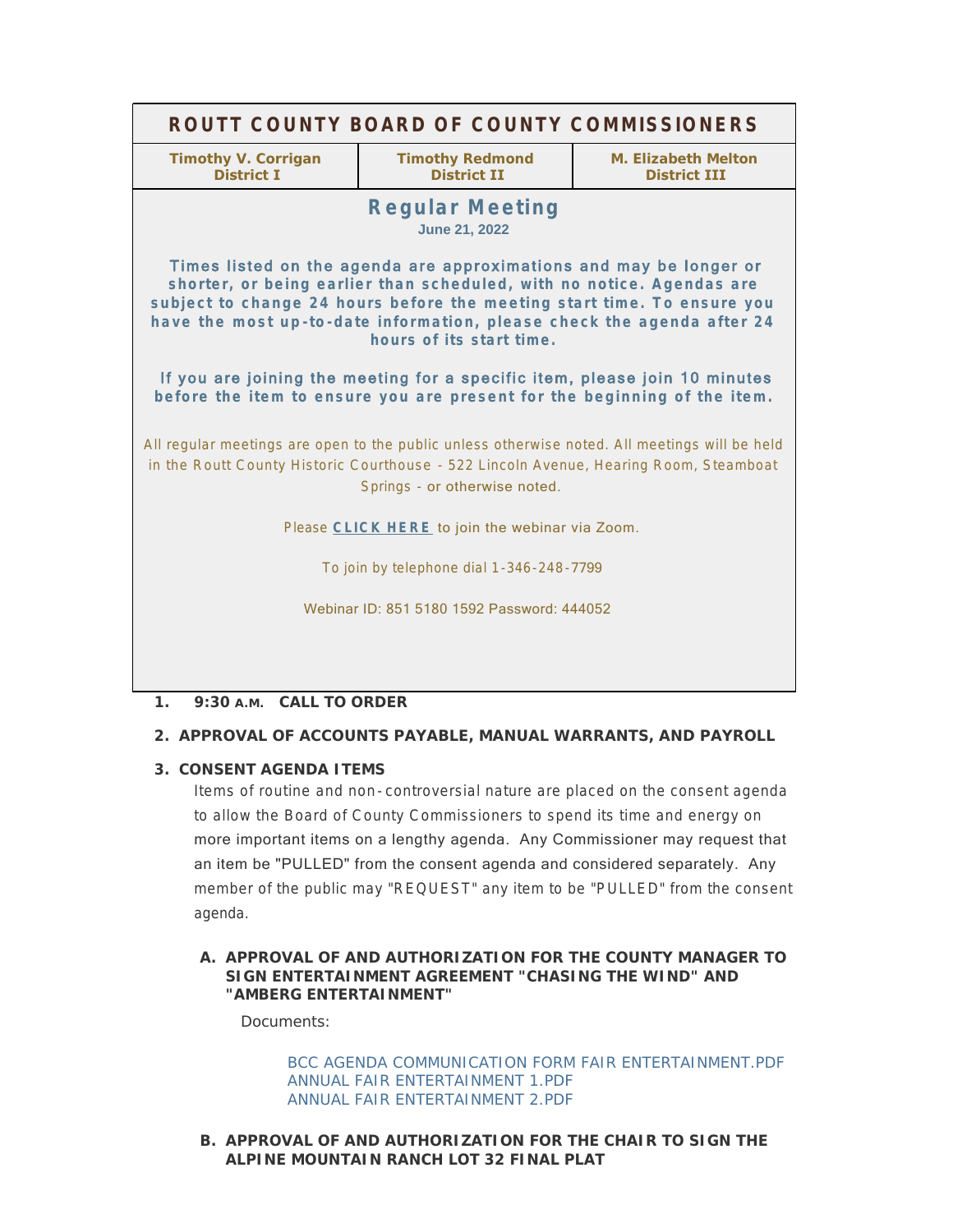Documents:

### [BCC COMM FORM - PLAT SIGNATURE.PDF](http://www.co.routt.co.us/AgendaCenter/ViewFile/Item/18714?fileID=16760)

### **APPROVAL OF AND AUTHORIZATION FOR THE CHAIR TO SIGN THE C. FINAL PLAT AND RESOLUTION FOR PL20210010 SKY HITCH REED SUBDIVISION**

Documents:

[PL20210010 BCC COMMUNICATION FORM.PDF](http://www.co.routt.co.us/AgendaCenter/ViewFile/Item/18710?fileID=16755) [RESOLUTION.PDF](http://www.co.routt.co.us/AgendaCenter/ViewFile/Item/18710?fileID=16756) [PLAT PG 1.PDF](http://www.co.routt.co.us/AgendaCenter/ViewFile/Item/18710?fileID=16757) [PLAT PG 2.PDF](http://www.co.routt.co.us/AgendaCenter/ViewFile/Item/18710?fileID=16758)

## **APPROVAL OF THE RATIFICATION OF THE CHAIR'S SIGNATURE ON D. THE AMENDED SOLAR BILL CREDIT AGREEMENT**

Documents:

[BILL CREDIT AGREEMENT - EXECUTION VERSION WITH EXHIBITS](http://www.co.routt.co.us/AgendaCenter/ViewFile/Item/18742?fileID=16775)  - SIGNED.PDF

### **CONSIDERATION OF ITEMS PULLED FROM THE CONSENT AGENDA 4.**

#### **PUBLIC COMMENT 5.**

Public Comment will be heard on any item except quasi-judicial land use items. County Commissioners will take public comment under consideration but will not make any decision or take action at this time.

IF YOU ARE ATTENDING THE MEETING REMOTELY, To make a public comment raise your hand on the Zoom platform if online; if calling in press \*9. Another option is to download the Zoom app that allows you to raise your hand as well. The moderator will then select you when it is your turn. Written public comment can also be submitted to bcc@co.routt.co.us. Please make sure to indicate in the subject line of your email that it is public comment and reference the agenda item to which it relates. Public comments will be entered into the record.

### **LEGAL 6. 9:35 A.M.**

Erick Knaus, County Attorney

## **ACCEPTANCE OF CORONER RYG'S RESIGNATION AND APPOINTMENT A. OF NEW CORONER**

Consideration for the Chair to sign a Resolution accepting Coroner Ryg's resignation and appointing Mitch Locke as Corner for the remainder of Coroner Ryg's term.

Documents:

[COMMUNICATON FORM ROB RETIREMENT.PDF](http://www.co.routt.co.us/AgendaCenter/ViewFile/Item/18709?fileID=16753) [RESIGNATION AND APPOINTMENT OF CORONER. RESOLUTION.PDF](http://www.co.routt.co.us/AgendaCenter/ViewFile/Item/18709?fileID=16754)

**PURCHASE OF DEVELOPMENT RIGHTS (PDR) ADVISORY 7. 9:50 A.M. BOARD**

Claire Sollars, Chair